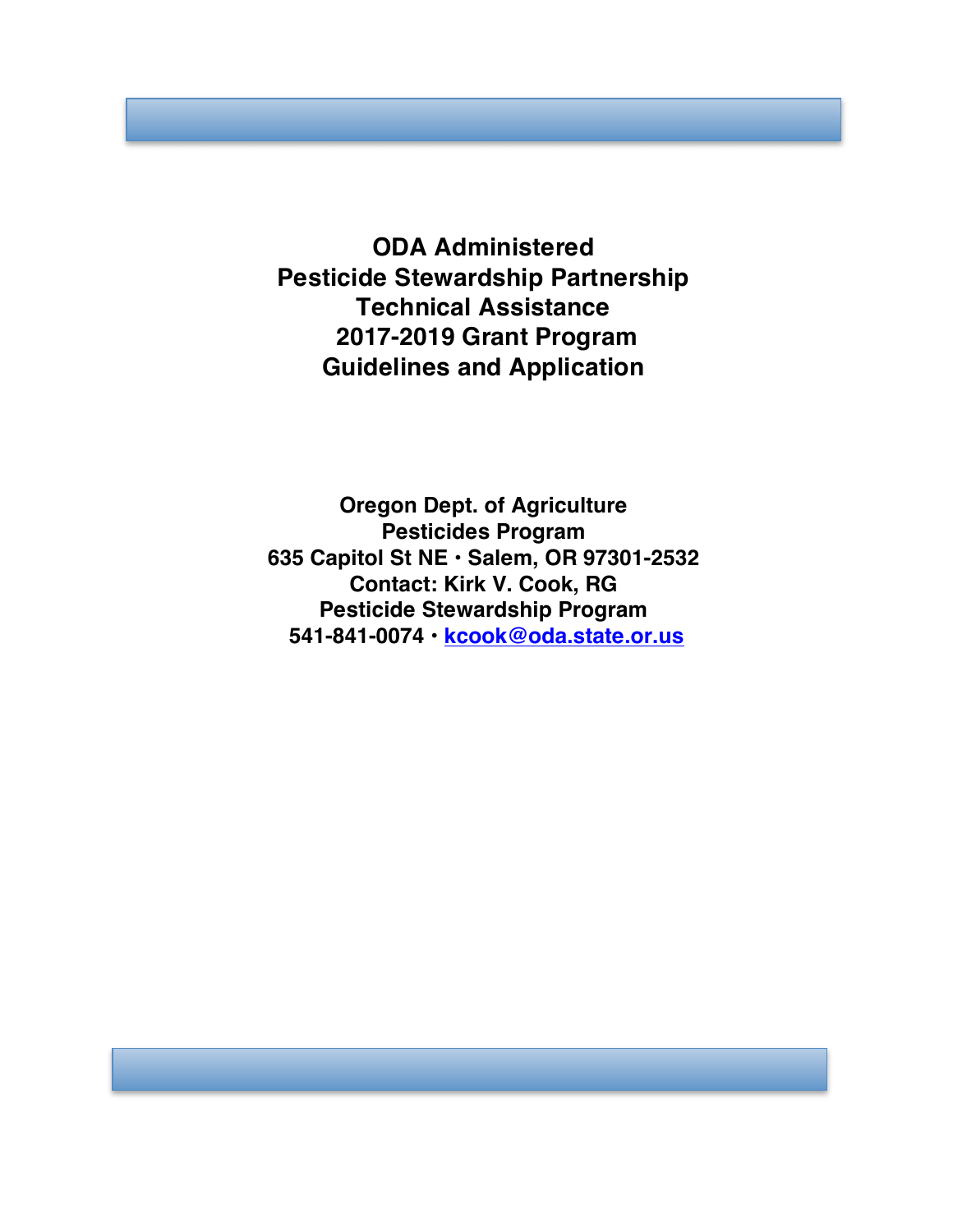## **ODA Administered PSP Technical Assistance 2017-19 Grant Program Request for Proposals (RFP)**

### **What is the Pesticide Stewardship Partnership (PSP) Program:**

The PSP is a program designed to reduce the potential environmental impact of pesticides on Oregon's water bodies, and the organisms that depend on these habitats. The PSP program uses local expertise combined with pesticide monitoring data to encourage voluntary changes in pesticide use and practices, which result in measurable improvements in water quality for aquatic life and humans. There are currently eight (8) designated PSP projects in Oregon: Amazon Creek, Pudding, Yamhill, Clackamas, Hood River, Wasco, Walla-Walla(Milton-Freewater) and the Middle Rogue and two pilot areas, Middle Deschutes (Madras) and the South Umpqua (Roseburg).

The PSP program is administered through the inter-agency Water Quality Pesticide Management Team (WQPMT) composed of members from the Oregon Department of Agriculture (ODA), Oregon Department of Environmental Quality (DEQ), Oregon Department of Forestry (ODF), the Oregon Health Authority (OHA), the Oregon Watershed Enhancement Board (OWEB) and Oregon State University (OSU).

The Oregon Department of Agriculture has received an appropriation from the legislature to support pesticide stewardship technical assistance projects for proposals in existing PSP watersheds through a grant program This grant program is conducted through a competitive . The WQPMT reviews proposals and makes recommendations for project selection. ODA will administer the grant contracts.

Invitation is now open to apply for projects that meet the following qualifications:

# **Qualifying Projects:**

Proposed project(s) must focus on preventing and/or reducing the risk posed by pesticides from entering water systems in agricultural, urban, rural residential or forestry environments. Project duration will be for approximately 18 months and must conclude by June 30, 2019. For a project to be considered eligible for funding, work must take place in designated PSP watersheds and should address at least two of the following elements:

- Projects designed to reduce or eliminate detection frequencies and/or concentrations of pesticides in water within designated PSP watersheds (Attachment 1)
- Projects that have applicability to, and benefits for, multiple PSP watersheds.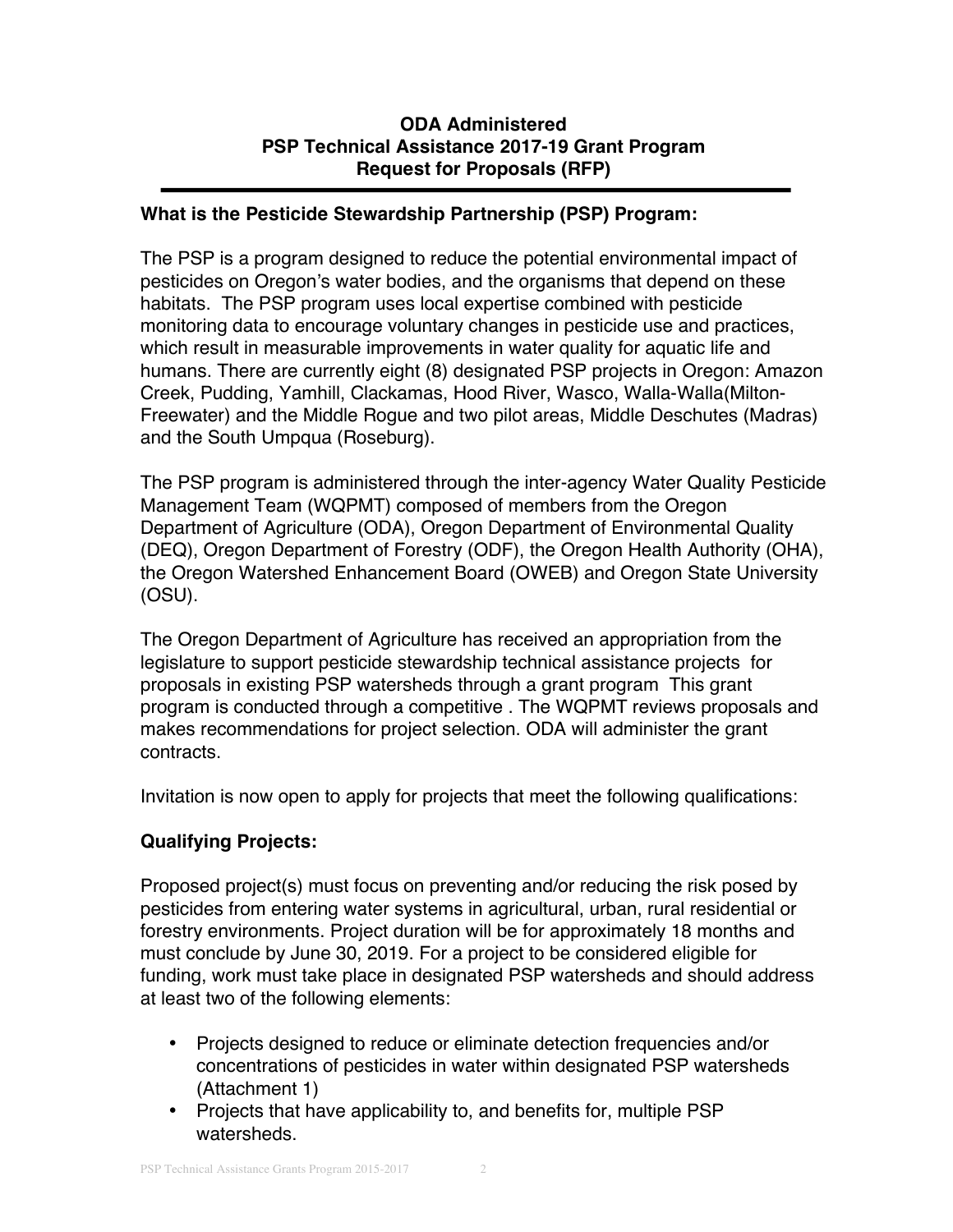- Collaborations with local, state, tribal, and other special interest entities that leverage expertise, other funds or in-kind services in the PSP watersheds to reduce the input of pesticides into water.
- Demonstration of application technology that reduces off-target movement of pesticides to water or increases on-target application efficiency/costsavings.
- The implementation and demonstration of proven IPM principles to protect water from pesticide contamination.
- Outreach & education programs that emphasize proper use of pesticides, product selection, label comprehension, or alternative pest control, with welldefined effectiveness metrics.
- Demonstration projects and workshops focused on linking behavior changes or implementation of best management practices to reduce and/or prevent pesticide contamination of water.
- Projects that demonstrate how to reduce pesticide runoff or drift into waterways.
- Educational programs specifically for Spanish language non-certified and certified pesticide applicators, which focuses on methods of reducing pesticide runoff or drift.

# **Eligibility:**

The following entities can submit projects in currently designated PSP watersheds:

- State, Federal, county and local governments,
- Non-profit organizations,
- Community organizations,
- For-profit organizations such as consultants and retail businesses,
- Soil and Water Conservation Districts (SWCDs),
- Watershed Council,
- Institutions of higher education,
- Industry trade associations,
- Producer groups,
- Commodity commissions
- Tribal entities.

## **Funds available:**

The suggested project funding range is between \$10,000 and \$50,000.

# **PSP Grant Program policies and requirements:**

- ODA will not fund projects with administration costs in excess of (16%) of the total amount awarded.
- Applicant understands that any information submitted within the proposal and any information/findings as a result of the project are a part of the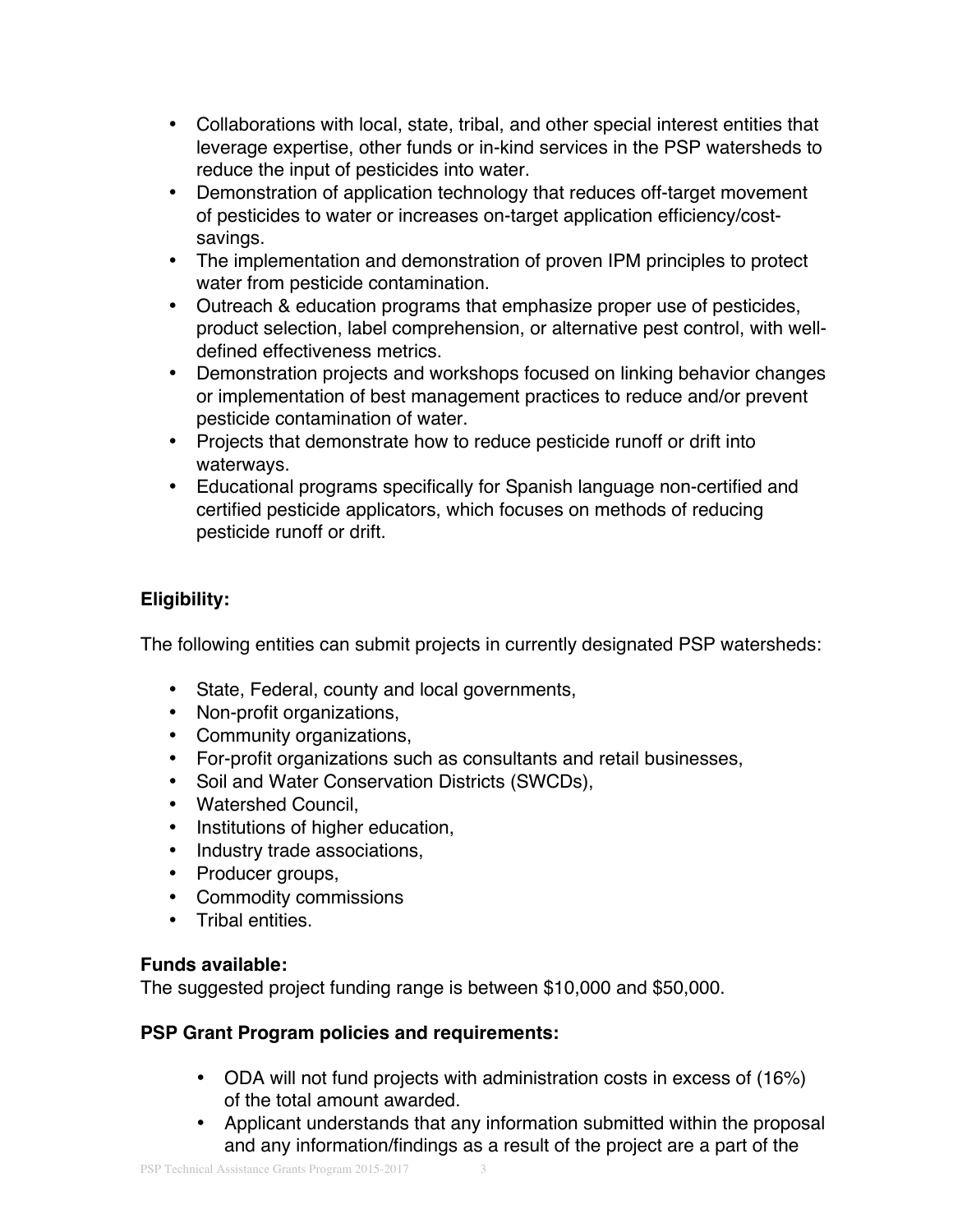public domain and will/may be subject to public records requests and will/may be available online (with the exception of specific landowners names and information).

• ODA expects the efficient use of funds within budgeted line items.

### **Post award obligation:**

### **If project is funded, applicant will be required to:**

- Sign a Grant Agreement containing the terms and conditions for the project implementation, release of funds, and documentation of completion.
- Payments will be made only for work started upon signature of the grant agreement by both parties
- Show proof of accomplishment through an interim and final report and/or documentation of project status/completion.
- Once a grant agreement has been signed between ODA and the grantee, any changes to the original scope of work must be reviewed and approved by the WQPMT and forwarded to ODA for an amendment to the original grant agreement.

### **For questions about the PSP Grant program contact:**

 Kirk V. Cook, RG, Pesticide Stewardship Program 475 NE Bellevue Drive, Suite 110 Bend, OR 97701-7415 541-841-0074 • kcook@oda.state.or.us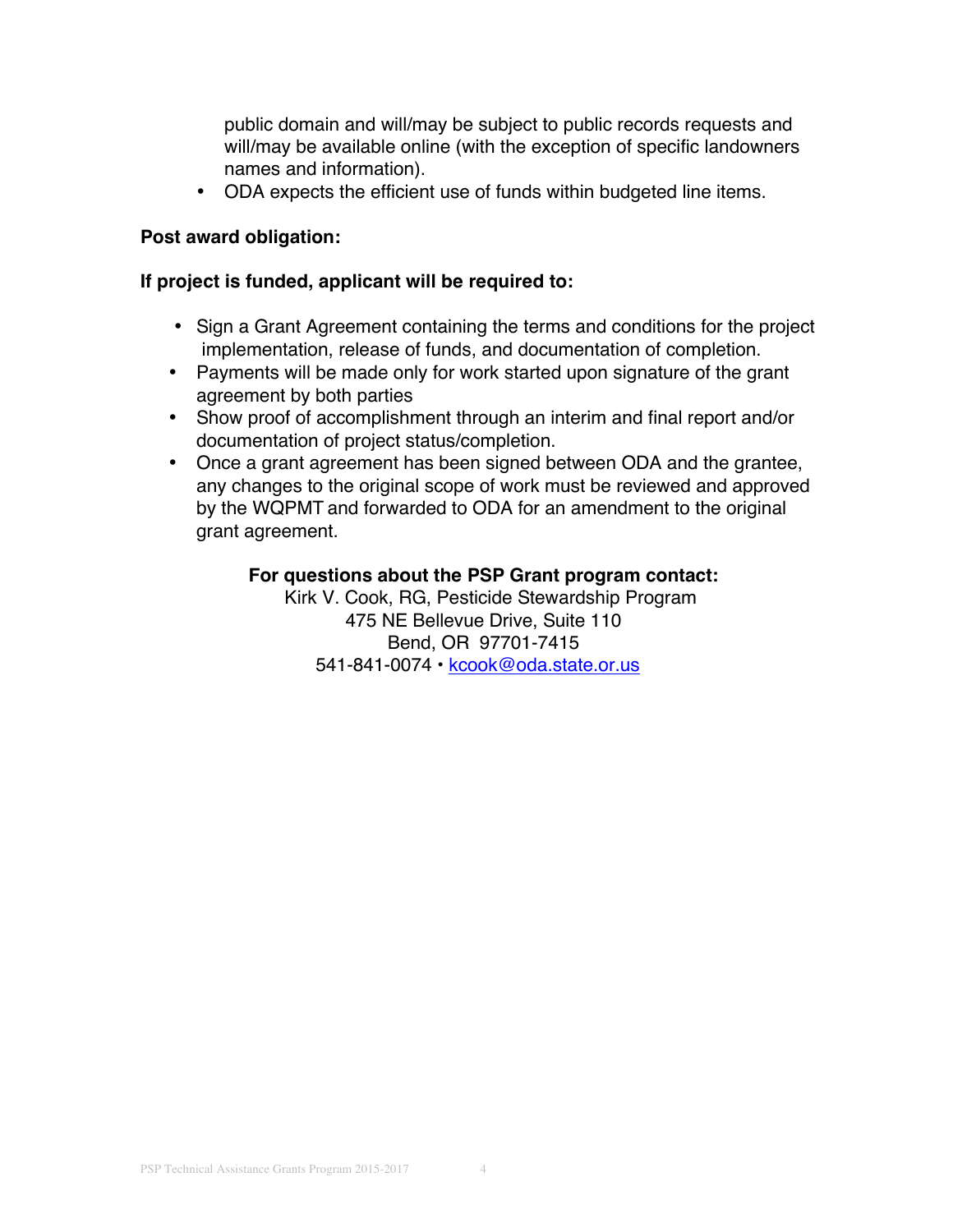## **ODA Administered Pesticide Stewardship Partnership Technical Assistance Grant Program 2017-2019 Cycle**

### **Dates to Remember**

**Proposals are due…………………………October 31, 2017** (Proposals must be postmarked on or before above date for acceptance)

#### **If your application is approved then:**

**Interim report will be due…………..One year after signature date**

**Final Report will be due …………...June 30, 2019**

**Application Submission Requirements**

- **1. Provide the Oregon Dept. of Agriculture with:**
- **2. One signed original plus 2 printed copies of your completed application**
- **3. One electronic copy (Word) to be emailed to kcook@oda.state.or.us**
- **4. Originals must be single sided.**
- **5. Subject line on the email must read as follows:**

**Applicant Name\_PSP Grant**

**6. All printed documents must be mailed to:**

**Attn: PSP Technical Assistance Grant Kirk V. Cook, RG Pesticide Stewardship Specialist Oregon Dept. of Agriculture 475 NE Bellevue Drive, Suite 110 Bend, OR 97701-7415**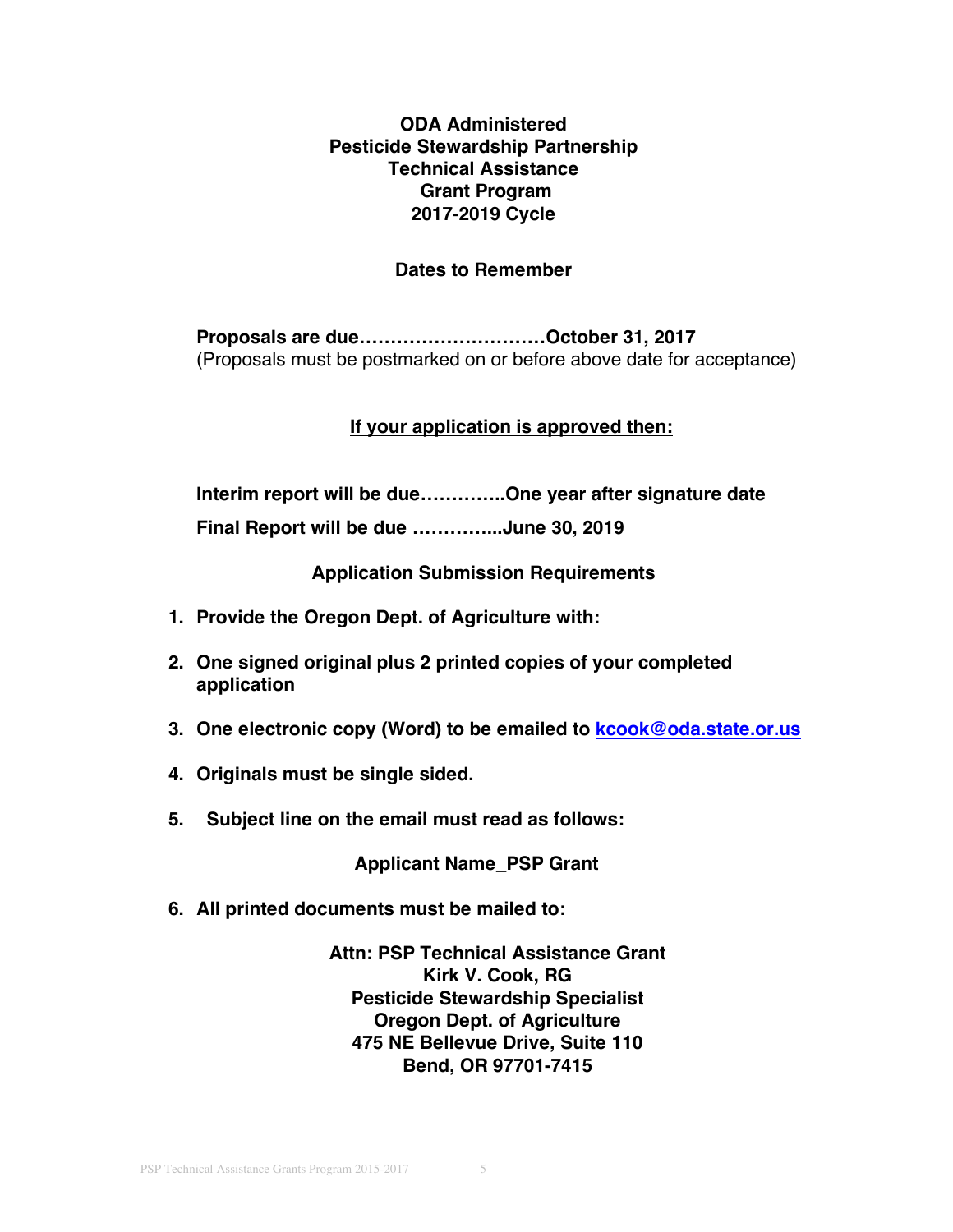## **PSP Technical Assistance Grant Program Proposal Form Proposal Due Date: October 31, 2017 Award Notification: No Later Than December 1, 2017**

**Project title:** (Please use 6 words or less)

### **County or Counties project is located in:**

**Name of Applicant and/or Organization:** (Please make this the name that will be referred to as the "grantee" in the grant agreement if approved)

| <b>Type of Entity or Organization:</b>                |             |        |                                 |
|-------------------------------------------------------|-------------|--------|---------------------------------|
| Institute for Higher Education                        |             |        | State, County or Local Govt.    |
| Not-For-Profit Organization                           |             |        | Soil & Water Conservation Dist. |
| For Profit Organizations                              |             |        | Tribe                           |
| <b>Commodity Commission</b>                           |             |        | <b>Watershed Council</b>        |
| <b>Trade Association</b>                              |             |        | Other                           |
| <b>PSP dollars requested: \$</b>                      |             |        | Total cost of project: \$       |
|                                                       |             |        |                                 |
| <b>Name of Applicant or Organization:</b>             |             |        |                                 |
| <b>Contact:</b>                                       |             | email: |                                 |
| <b>Address:</b>                                       |             |        |                                 |
| City:                                                 |             | State: | Zip:                            |
| Phone:                                                | Fax:        |        |                                 |
| <b>Project Manager for Applicant or Organization:</b> |             |        |                                 |
| <b>Contact:</b>                                       |             | email: |                                 |
| <b>Address:</b>                                       |             |        |                                 |
| City:                                                 |             | State: | Zip:                            |
| <b>Phone:</b>                                         | <b>Fax:</b> |        |                                 |
| <b>Fiscal Agent for Applicant or Organization:</b>    |             |        |                                 |
| <b>Contact:</b>                                       |             | email: |                                 |
| <b>Address:</b>                                       |             |        |                                 |
| City:                                                 |             | State: | Zip:                            |
| <b>Phone:</b>                                         | Fax:        |        |                                 |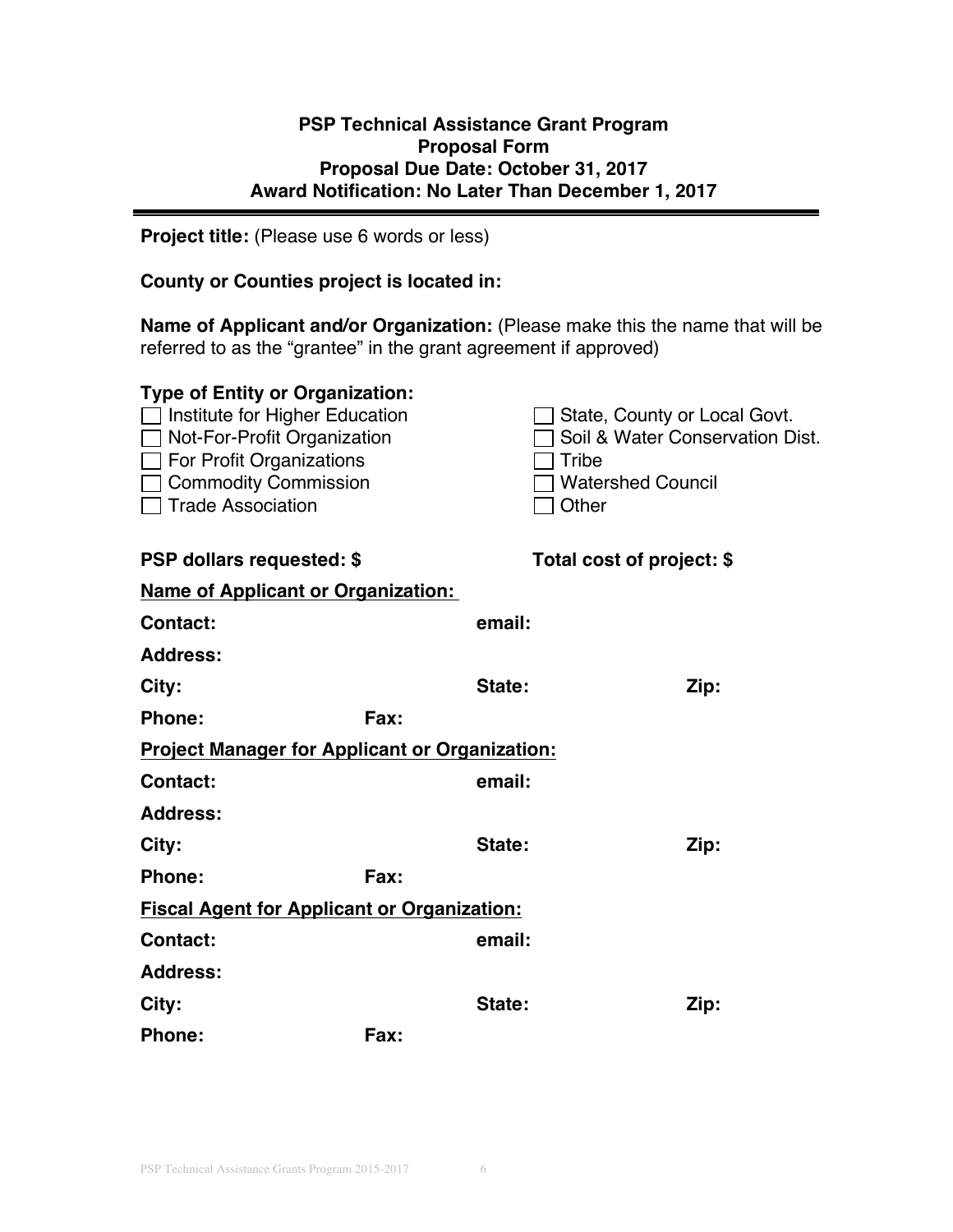# **Project proposal**

*In the following sections please use bulleted lists wherever possible, be concise and to the point.*

### **Project Overview:**

*1. Project purpose:* **In order to define the project purpose accurately – should address the following in narrative fashion:**

- **Background and justification:** briefly describe the issue or problem to be addressed, why the work is necessary and how it fits into the grant program criteria.
- **Clearly define what you are proposing to do**
- **Qualifications of applicant to complete the project.**
- **If this is an education/outreach project:** Give specific details as to the potential value of your education and outreach project. Why is there a need for this project? Who is your intended audience?

## **2. Are there additional partners?** Yes  $\Box$  No

**If yes, who are the additional partners and what are their qualifications, roles and responsibilities? Are partner's financial contributors to the proposed project? If so what is their contributing share?**

*3. Scope of Work***:** This section should describe the goals and objectives, what is to be accomplished, location of the work and how it fits with the grant criteria

- Suggest using the **S.M.A.R.T.** (Specific, Measurable, Attainable, Realistic and Time-bound) method to describe objectives and timetable. Should ID the target audience, community being served or natural resource benefit. Should be realistic and capable of being accomplished within the grant period.
- *4. Timeline:* This section should describe major and minor milestones (goals) and projected dates of completion. The timeline should not extend beyond June 30, 2017
- **5. Performance Monitoring Plan:** In order to define the performance monitoring plan accurately – answers must address following in narrative fashion In order to define the performance monitoring plan accurately – answers must address following in narrative fashion.
	- How will you monitor your progress toward achieving each GOAL?
	- What are your data sources for monitoring performance? For example, will you conduct surveys or use questionnaires?
	- How will you collect the required data? Be sure to include the frequency of your data collection.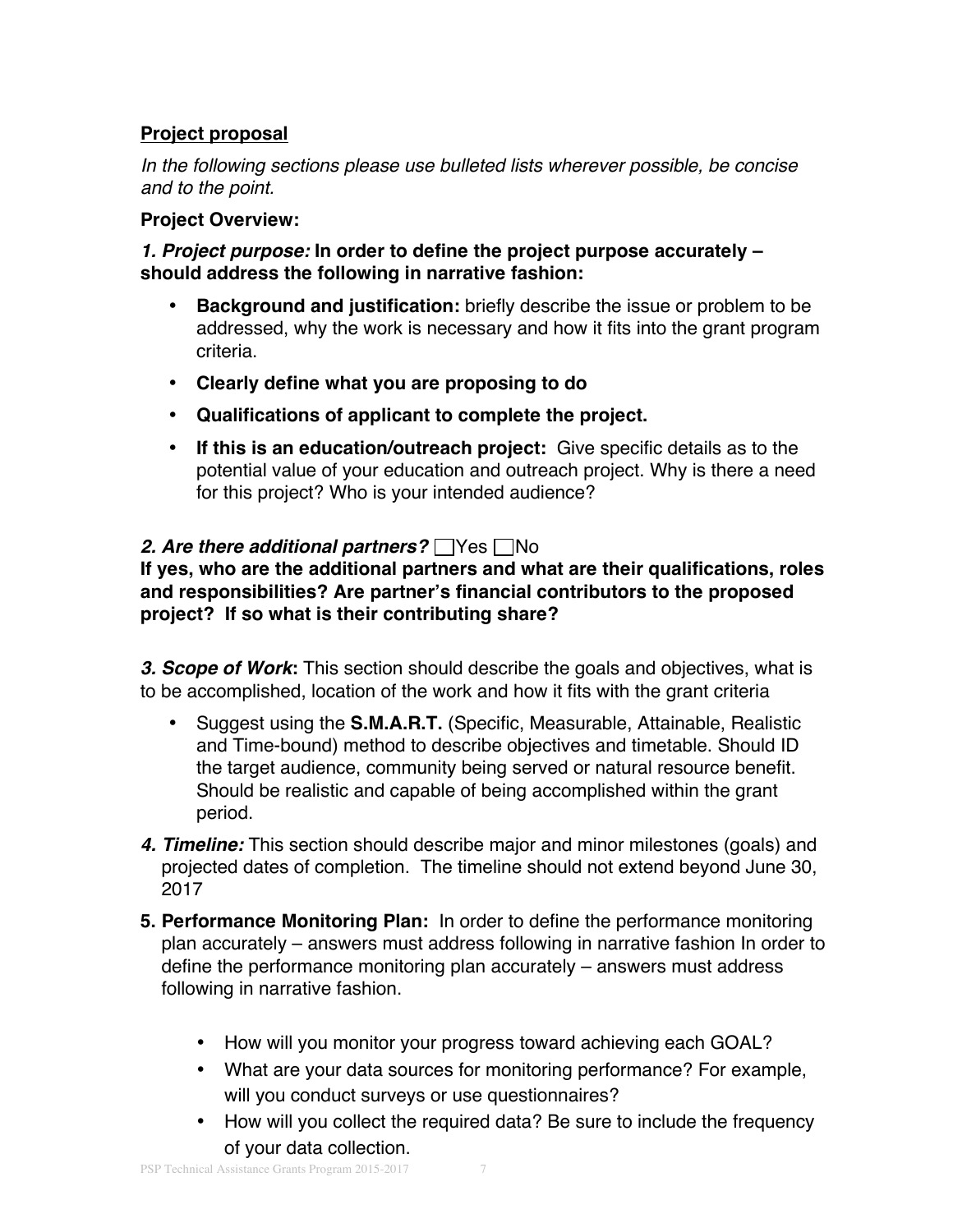• **Communication:** Describe how you will share the results of the project with stakeholders or the general public.

**Suggested outline for timeline:** Using the table provided indicate the timeline for the project – add rows to the table as needed.

# **BUDGET**

## **Budget Narrative**

All expenses described in your Budget Narrative must be associated with expenses that will be covered by the ODA PSP funds. *Be sure to use the Matching Funds Attachment section to show your project partner contributions*

| <b>Budget Summary</b>         |                        |  |  |  |
|-------------------------------|------------------------|--|--|--|
| <b>Cost Category</b>          | <b>Funds Requested</b> |  |  |  |
| Personnel                     |                        |  |  |  |
| <b>Fringe Benefits</b>        |                        |  |  |  |
| Travel                        |                        |  |  |  |
| Equipment                     |                        |  |  |  |
| <b>Supplies</b>               |                        |  |  |  |
| Contractual                   |                        |  |  |  |
| <b>Performance Monitoring</b> |                        |  |  |  |
| Other                         |                        |  |  |  |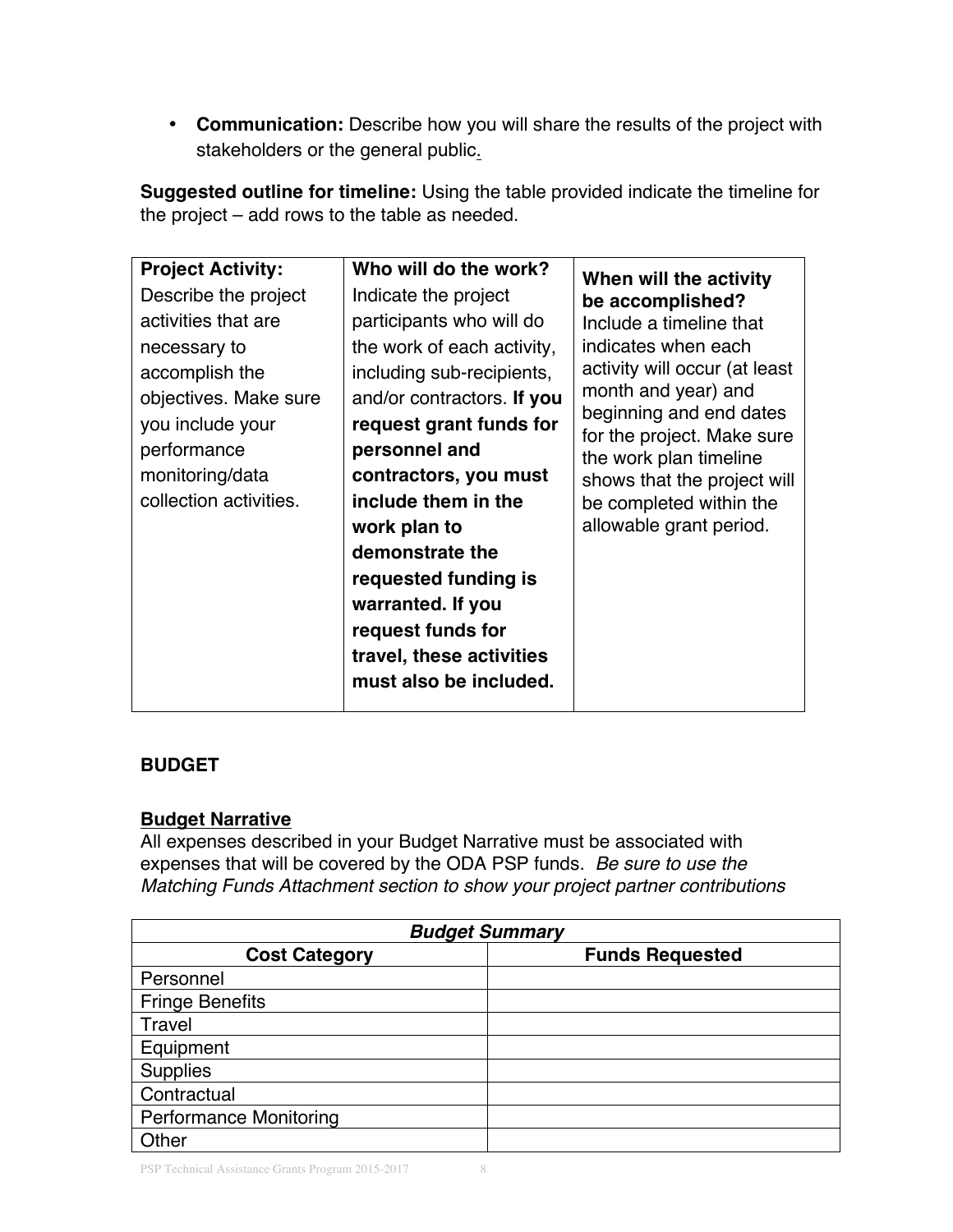| $16\%$<br>Indirect (allowable |
|-------------------------------|
|-------------------------------|

#### *Total Budget*

### **Budget Details:**

Within the budget detail tables feel free to add as many lines within each table provided under each Cost Category to cover your budget details. DO NOT add additional cost categories.

*Personnel* - List the organization's employees whose time and effort can be specifically identified- easily and accurately traced to project activities that solely enhance the competitiveness of specialty crops. All staff listed here must also be listed in the timeline.

## *Personnel Budget Detail*

| Name/Title                                | Level of Effort (# of hours<br>OR % FTE) | <b>Funds Requested</b> |  |
|-------------------------------------------|------------------------------------------|------------------------|--|
| <b>SAMPLE only – Judy</b><br><b>Smith</b> | 12 months $@.30$ FTE                     | \$16, 950              |  |
|                                           |                                          |                        |  |
| <b>Personnel Subtotal</b>                 |                                          |                        |  |

*Fringe Benefits* - Provide the fringe benefit rates for each of the project's salaried employees described in the Personnel section that will be paid with ODA PSP funds.

### *Fringe Benefit Budget Detail*

| Name/Title                | <b>Fringe Benefit Rate</b> | <b>Funds Requested</b> |  |
|---------------------------|----------------------------|------------------------|--|
| <b>SAMPLE only</b> - Judy | 12 months $@38\%$          | \$6,440                |  |
| Smith                     |                            |                        |  |
|                           |                            |                        |  |
| <b>Fringe Subtotal</b>    |                            |                        |  |

*Travel* - Explain the purpose for each Trip Request. Please note that travel costs are limited to those allowed by formal organizational policy. For recipient organizations that have no formal travel policy and for-profit recipients, allowable travel costs may not exceed those established by the Federal Travel Regulation, issued by GSA, including the maximum per diem and subsistence rates prescribed in those regulations. This information is available at http://www.gsa.gov.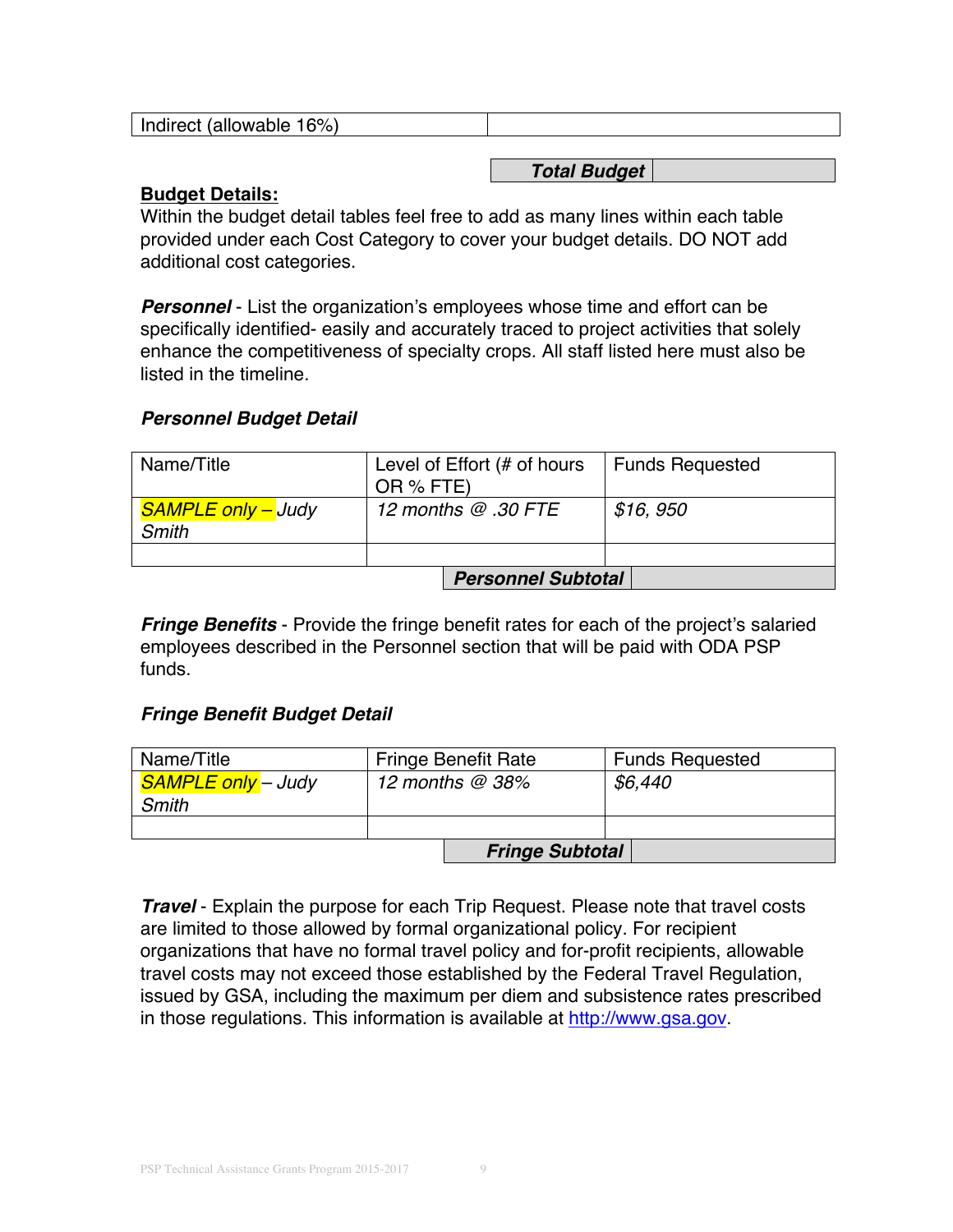# *Travel Budget Detail*

| Trip<br><b>Destination</b>               | Purpose<br>of the Trip           | Type of<br><b>Expense</b><br>(airfare,<br>car rental,<br>hotel,<br>meals,<br>mileage,<br>$etc.$ ) | Unit of<br>Measure<br>(days,<br>nights,<br>miles) | Number<br>of Units | Cost<br>per<br>Unit | <b>Number</b><br>οf<br><b>Travelers</b><br>Claiming<br>Expense | <b>Funds</b><br>Requested |
|------------------------------------------|----------------------------------|---------------------------------------------------------------------------------------------------|---------------------------------------------------|--------------------|---------------------|----------------------------------------------------------------|---------------------------|
| <b>SAMPLE</b><br>Corvallis,<br><b>OR</b> | Conduct<br>Workshop<br>trainings | hotel                                                                                             | nights                                            |                    | \$83                | 15                                                             | \$1,245                   |
|                                          |                                  |                                                                                                   |                                                   |                    |                     |                                                                |                           |
|                                          | <b>Travel Subtotal</b>           |                                                                                                   |                                                   |                    |                     |                                                                |                           |

# **Additional justification of travel expenses, as needed:**

Use this area to indicate any justification for travel which cannot be captured in the table format.

*Equipment* - Describe any equipment to be purchased or rented under the grant. Equipment is defined as tangible, nonexpendable, personal property having a useful life of more than one year and an acquisition cost that equals or exceeds \$5,000 per unit.

Rental of "general purpose equipment" must also be described in this section.

# *"Equipment" Budget Detail*

| Item Description   | Justification for   | Rental or        | <b>Funds Requested</b> |
|--------------------|---------------------|------------------|------------------------|
|                    | Equipment           | Purchase         |                        |
| <b>SAMPLE</b> only | pesticide           | Purchase         | \$10,000               |
| weather stations   | application timing, |                  |                        |
|                    | reducing drift      |                  |                        |
|                    |                     | <b>Equipment</b> |                        |
|                    |                     | <b>Subtotal</b>  |                        |

**Supplies** - List the materials, supplies, and fabricated parts costing less than \$5,000 per unit and describe how they will support the purpose and goal of the proposal.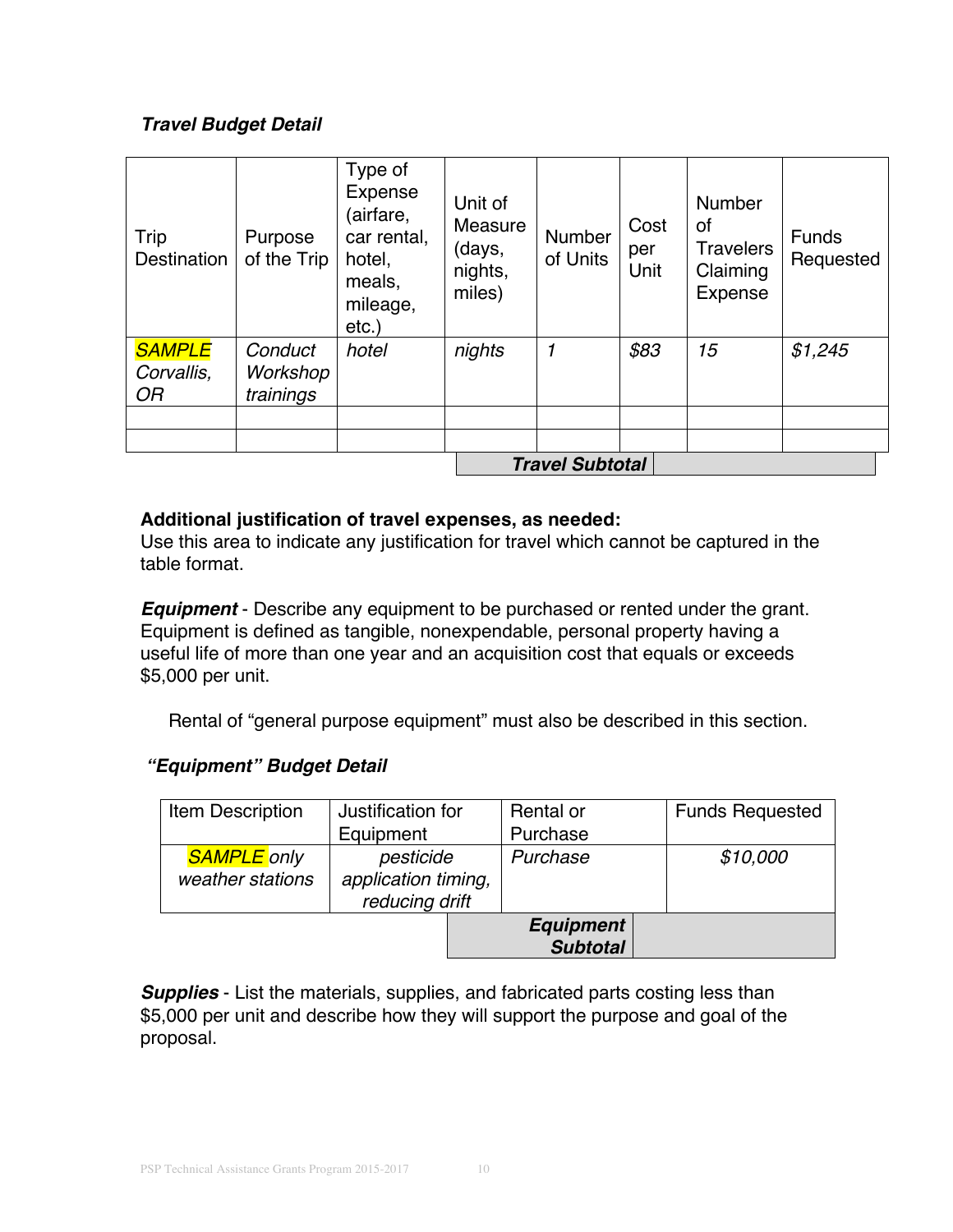## *Supplies Budget Detail*

| Item               | Justification | Per-Unit | Number of                | Funds       |  |
|--------------------|---------------|----------|--------------------------|-------------|--|
| Description        | for Supplies  | Cost     | Units/Pieces             | Requested   |  |
|                    |               |          | Purchased                |             |  |
| <b>SAMPLE</b> only | Sample bags   | 2        | っ                        | $$^{\circ}$ |  |
| Spray nozzles      | custom spray  |          |                          |             |  |
|                    | equipment     |          |                          |             |  |
|                    |               |          | <b>Supplies Subtotal</b> |             |  |

## *SAMPLE only - Contractual Budget Detail*

*Per year proposed contractual activity budget:*

| <b>Item</b>                        | <b>Description</b>                      | Cost              |
|------------------------------------|-----------------------------------------|-------------------|
| <b>OSU Extension</b>               | Spray drift modeling                    | US\$6,000         |
| <b>Workshop facilities</b>         | Room rental and related<br>charges      | US\$7,000         |
| <b>Brochures</b>                   | Flat rate                               | <b>US\$500</b>    |
| <b>Group Ground Transportation</b> | Between meetings, retail<br>tours, etc. | US\$1,000         |
| <b>Contractor Service Fee</b>      | Flat rate                               | US\$5,000         |
|                                    | <b>Contractual Total Cost</b>           | <b>US\$19,500</b> |

*Contractor responsibilities will include:*

- *1) Coordinating with the activity manager before, during and after the project.*
- *2) Securing the venues for workshops, etc. . Coordinate with facilities staff to confirm the setup and arrangements for all program activities.*

### *Performance Monitoring*

Include expenses for the collection of information/data, assessing the achievement of project goals and communication to stakeholders.

**Other** - Include any expenses not covered in the previous budget categories. Be sure to break costs into cost/unit. Expenses in this section include, but are not limited to, meetings and conferences, communications, rental expenses, advertisements, publication costs, honorarium and data collection. Applicant must indicate practices for tracking "other" *ie. phones* which are consistent across all organizational programs.

*If you budget meal costs for reasons other than meals associated with travel per diem, provide an adequate justification to support that these costs are not entertainment costs.*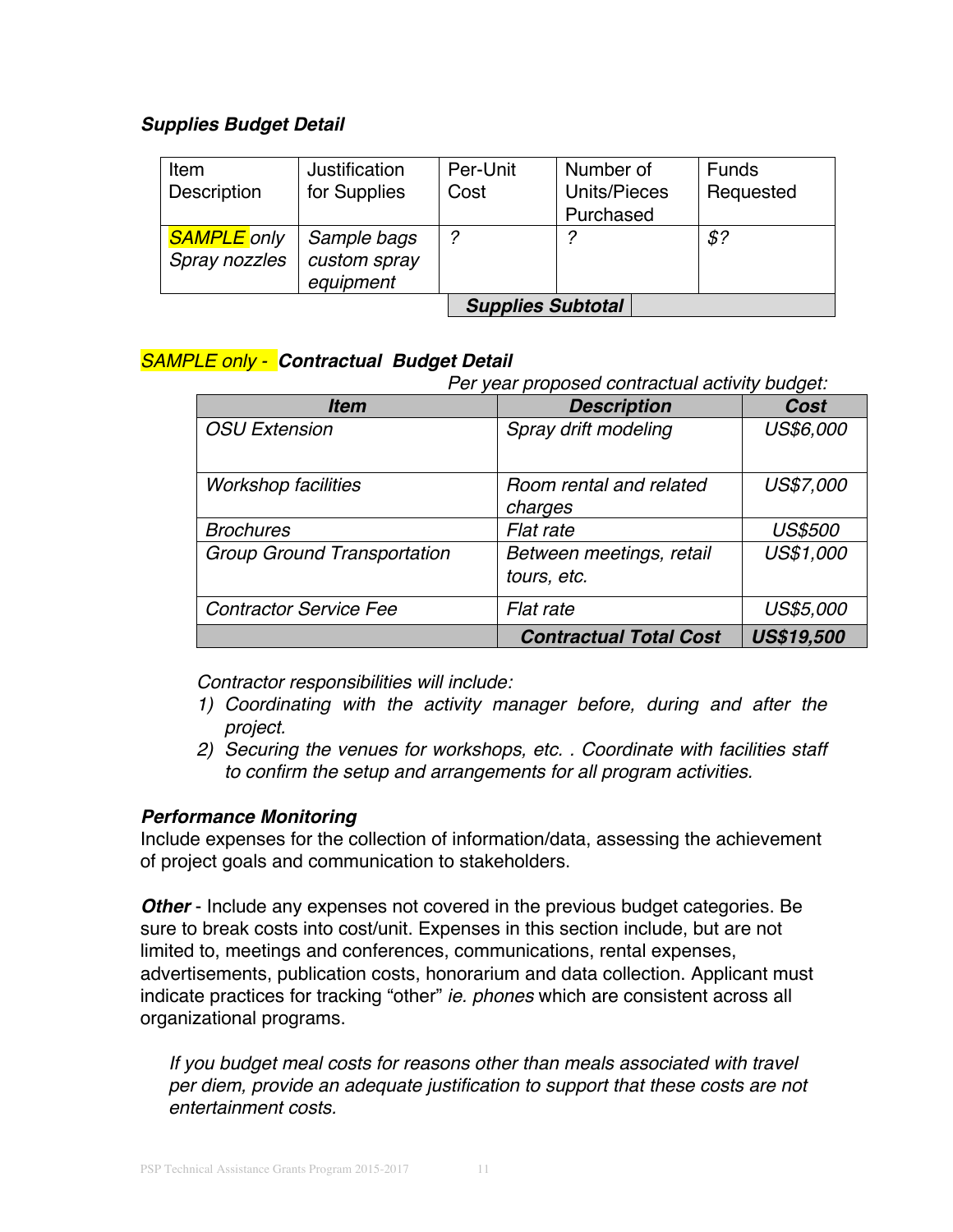# *SAMPLE only - Other Budget Detail*

| Item            | Justification of the      | Per-Unit              | Number of | <b>Funds</b> |
|-----------------|---------------------------|-----------------------|-----------|--------------|
| Description     | Expense                   | Cost                  | Units     | Requested    |
| <b>Handouts</b> | Handouts for<br>workshops | \$1.35 ea.   2,220    |           | \$2,997      |
|                 |                           | <b>Other Subtotal</b> |           |              |

# *6. Mandatory & Suggested Attachments*

Mandatory attachments:

- Maps highlighting specific area of project activities
- Initialed Notice of Grant Condition statement and signed certification form.

Suggested attachments:

- Letters of support
- Statements of participation for cooperating partners
- Supporting research reference
- **Notice of Grand Award Conditions** • Photos (please use the same photo points as you will use on interim progress reporting and project completion reports should this project be awarded)

 $\Box$  If this proposal is funded, the applicant will be required to:

- Sign a Grant Agreement containing the terms and conditions for the project implementation, release of funds, and documentation of completion.
- Payments will be made only for work started upon signature of the grant agreement by both parties.

 $\Box$  Upon signing the Grant Agreement, you will be required to:

• Certify in the Grant Agreement that prior to starting work on private land, you have or

will obtain cooperative agreements with the private landowner(s).

- Agree that monitoring information resulting from projects are public domain.
- Determine whether and what permits and licenses are required.

 $\Box$  Before ODA releases any payments, you will be required to:

- Submit a Public Certification Form
- Submit copies of all applicable permits and licenses from local, state, or federal agencies or governing bodies, or certify that permits and licenses not needed.
- Complete a ODA Request for Funds Document

 $\Box$  Upon completing the project, you will be required to submit a Project Completion Report as required in Grant Agreement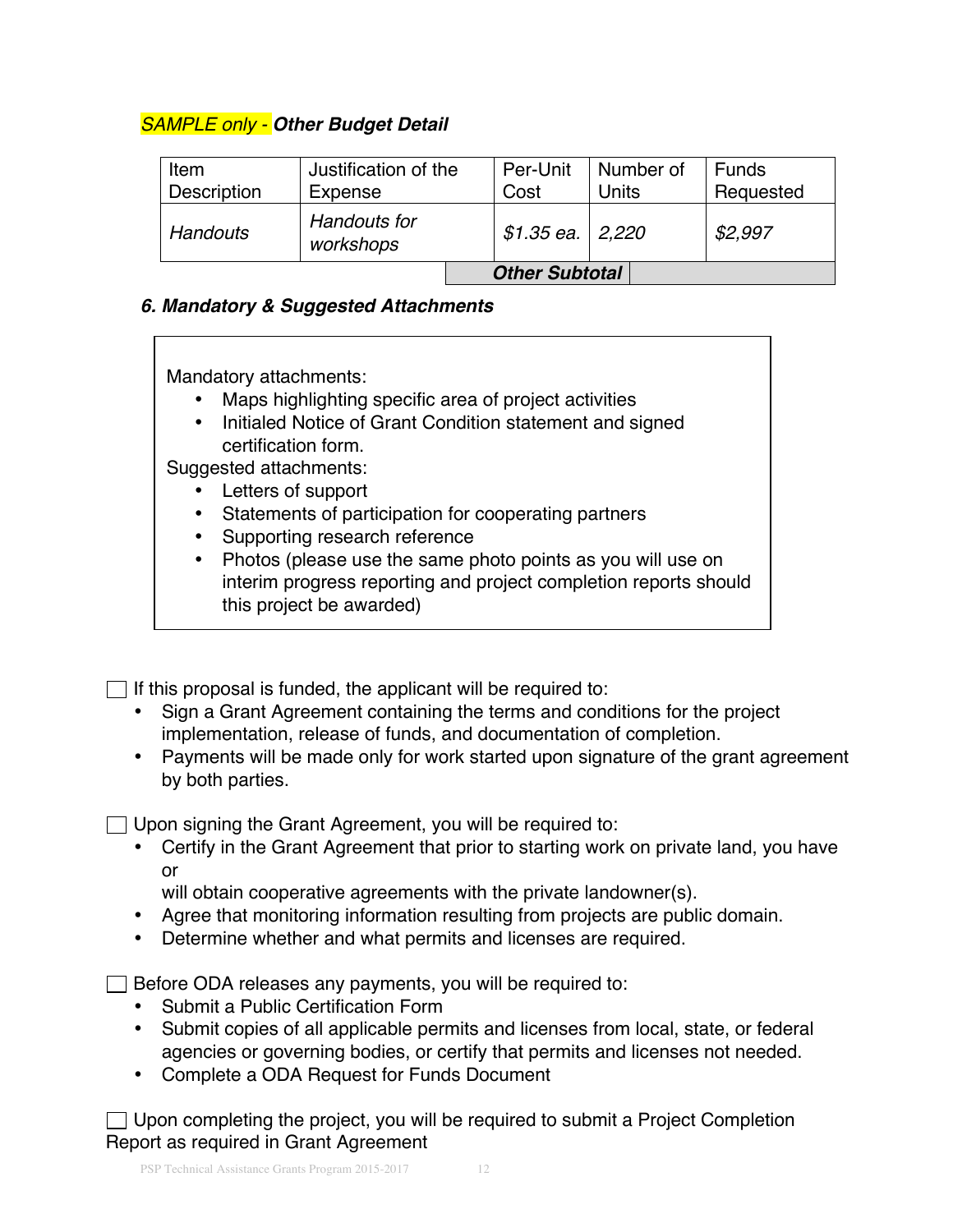# **CERTIFICATION:**

I certify that this application is a true and accurate representation of the proposed work for the PSP program and is designed to reduce the environmental impact of pesticides on Oregon's water bodies. I/we are authorized to sign as the Applicant or Co-Applicant. By the following signature, the Applicant certifies that they are aware of the requirements of the grant and are prepared to implement the project if awarded.

# **I have read and initialed above the NOTICE of Grant Award Conditions**

| Applicant<br>Signature:    | Date:   |  |
|----------------------------|---------|--|
| <b>Print Name:</b>         | Title:  |  |
|                            |         |  |
| Co-Applicant<br>Signature: | Date:   |  |
| <b>Print Name:</b>         | Agency: |  |